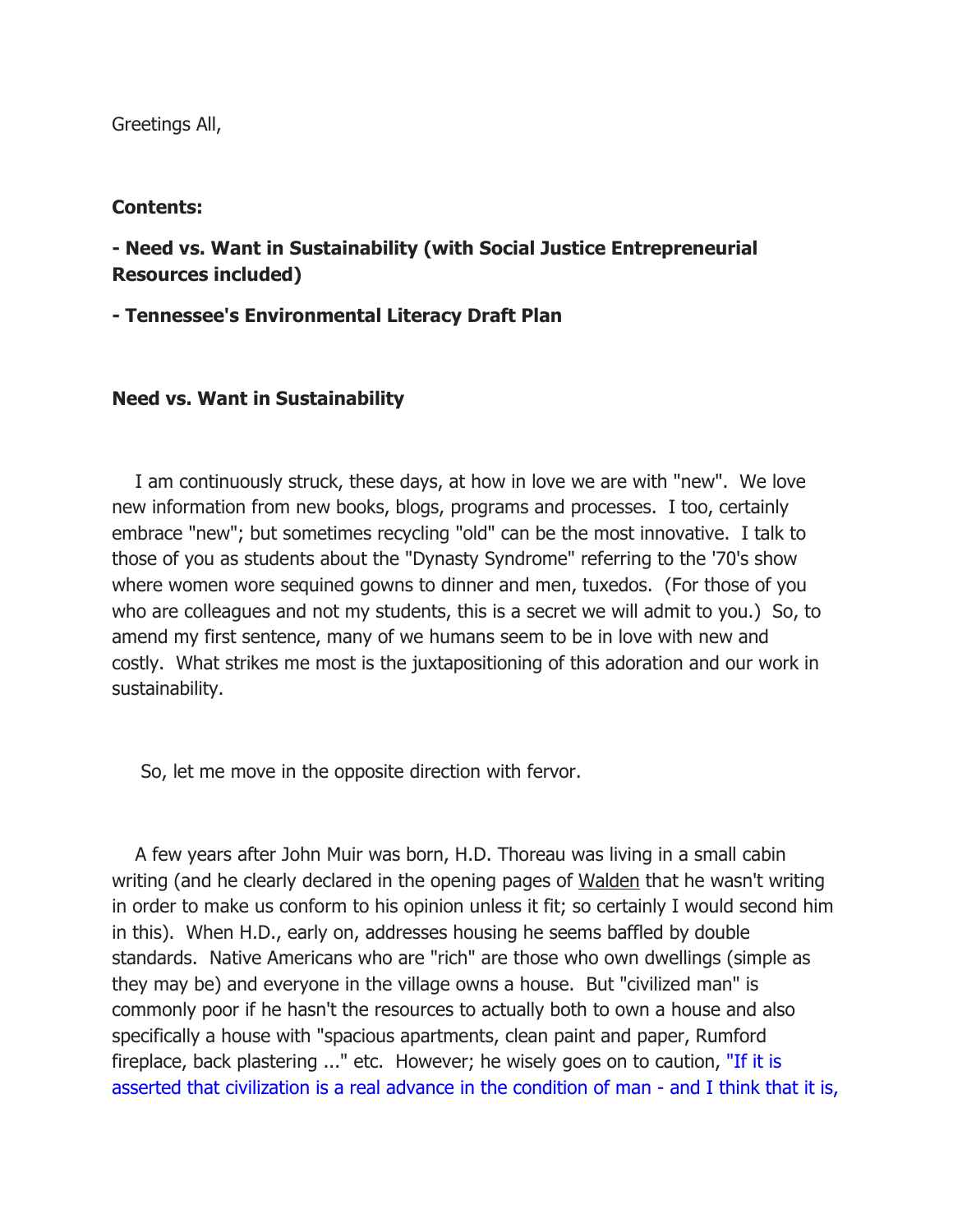though only the wise improve their advantages - it must be shown that it has produced better dwellings without making them more costly; and the cost of a thing is the amount of what I will call life which is required to be exchanged for it, immediately or in the long run."

 In earlier pages he marveled at how we, as children, seem to instinctively be enamored with shelter. "Who does not remember the interest with which, when young, he looked at shelving rocks, or any approach to a cave?" This need for shelter arose out of needs "first of physical warmth, then the warmth of the affections," (and perhaps in children a sense of adventure). But he goes on to examine the practicality of large railroad boxes to serve these needs. With such simplicity, each man could *own* a house but his/her richness would extend from the traditional viewpoints - trading spacious apartments and Rumford fireplace for richness in time to think and freedom to act beyond the requirements of paying for, maintaining and upgrading a dwelling. He also astutely advises that, "In the long run men hit only what they aim at." (For students: Aside from the fact that he ends the sentence with a preposition . . . ) This leads me to ask you what you are aiming at in your work within sustainability? Let's think about the whole thing further.

 I think, despite his language from an earlier time, he states his point clearly. What new book or blog can surpass that elegant simplicity and clear divination between "need" and "want". And though I am not warning readers away from economic success, how can we chase so feverishly designs, processes and technologies which target *only* making the "Dynasty's dynastier"?

 A group I was working with in Linked-In last year came to the conclusion that the environment, particularly watersheds but applicable to all realms, would never be truly sustainable until we dealt with poverty. So to that point, we should examine what makes the rich rich, and the poor poor. Ownership seems universally to connote wealth. Additionally, I'd like to borrow from Mr. Thoreau to suggest that more, bigger and shinier "things" may not always make us richer without the time to think and freedom to pursue activities as we wish. People without money often do have the latter and many times we envy them their happiness as we do with the people of Bhutan. As we think of poverty though, we think not of people who are purchasing chandeliers or solar panels or those like the happy people of Bhutan; but mostly people who are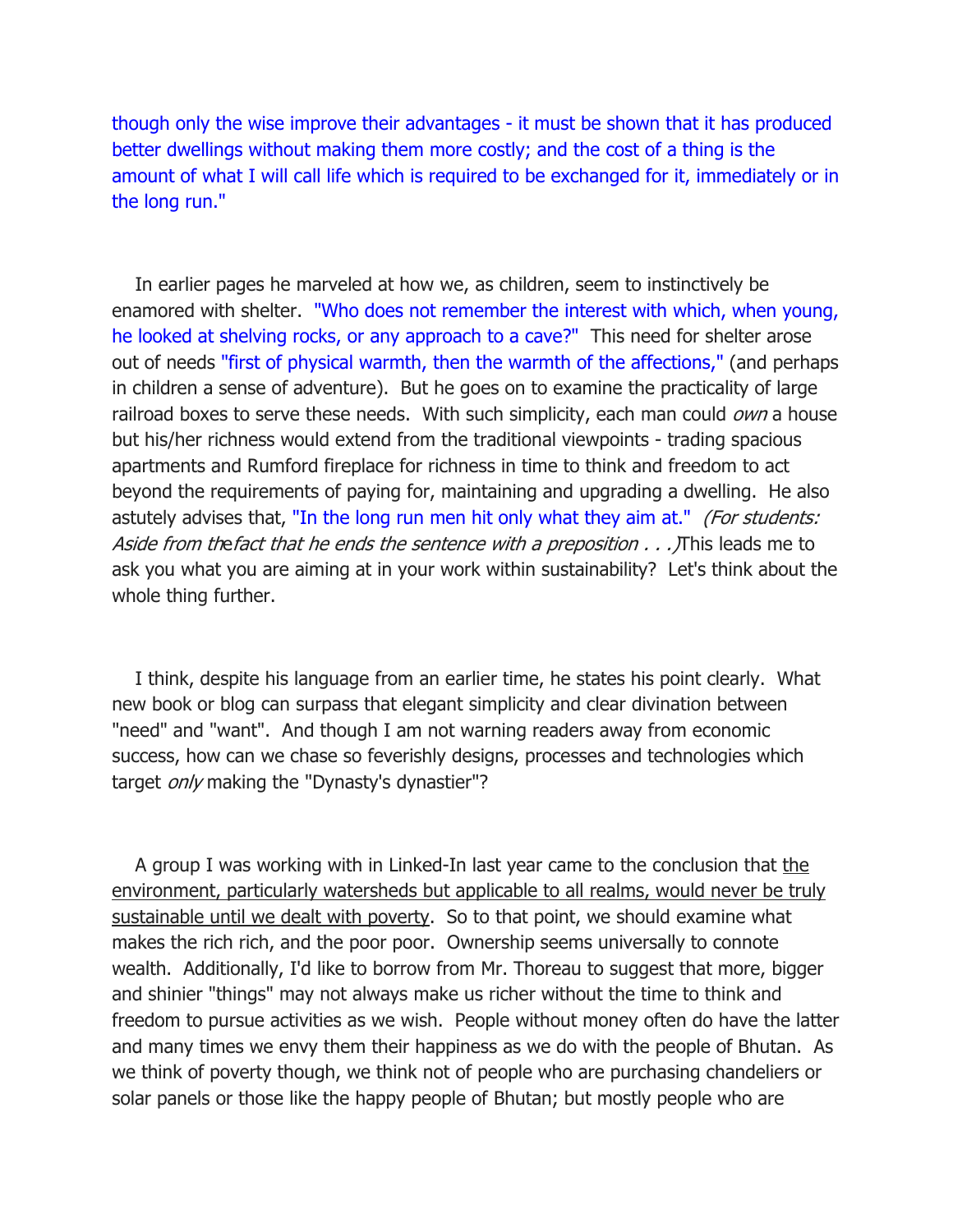seeking food to fill their bellies and basic shelter while avoiding disease in polluted water and air. It is here that the intersection of environment and people becomes important. There are three types of people who cause environmental damage:

1. People who will persist in actions no matter what because of greed (the Malevolent)

2. People who could do better but don't see the harm they're causing or don't know how to do better (the Ignorant)

and by far the largest number -

3. Desperate people denuding forest slopes for firewood, allowing too many livestock onto too few acres and into community water sources, draining toilets directly into streams, harvesting endangered animals in order to survive, et. al. (the Desperate).

 Sadly and ironically, many of the people in #1 and #2 also end up exacerbating poor environmental conditions under which the third group is trying to survive. But what are we, as sustainabilists, to do? Clearly, we won't be rallying the masses to live in railroad boxes anytime soon. However, with 5.8 of the world's 6.5 billion people lacking access to most of the things we all take for granted including things like clean water, food, shelter, or some combination of these things, I'd like to tug at your brain to blend business with social justice with some very practical resources.

In "The Future Corporation" Paul Polak http://blog.paulpolak.com/ writes:

# Three key practical strategies need to be incorporated by businesses serving \$2/day customers.

1. Small margin x large volume = attractive bottom line profits. Supermarkets used this formula to replace mom and pop grocery stores, and Wal-Mart improved on it. For emerging markets, it's really the Wal-Mart strategy x 100.

2. Design for radical affordability. A movement, called design for the other 90% is gaining a lot of momentum: learning to design things that are affordable enough for people who live on less than \$2 a day and that also are income generating.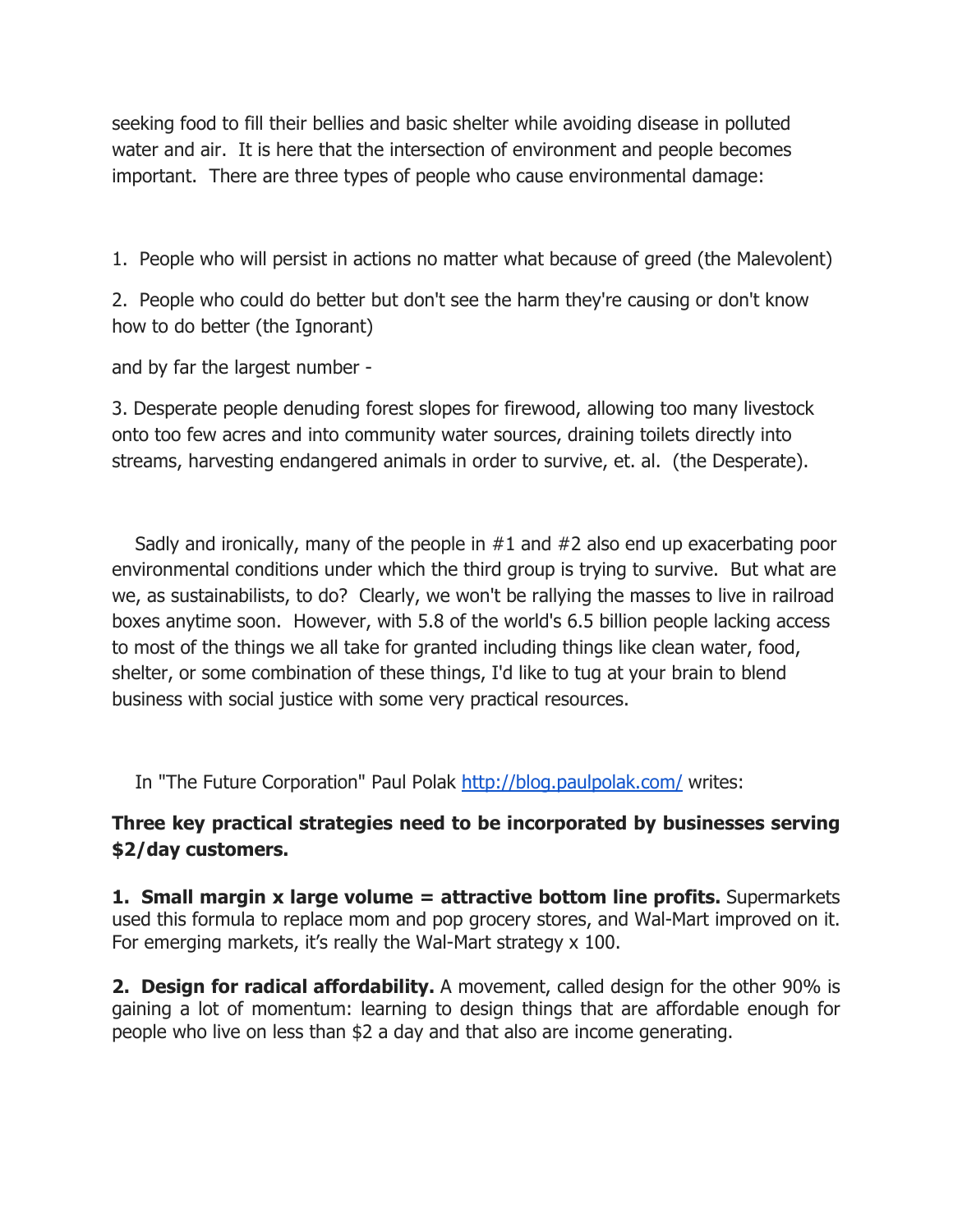**3. Implement profitable last mile supply chains.** Spring Health, the company I've started with my partners in India will,if successful, will create a model platform for profitable last mile supply chains to small rural villages in India.

 While Mr. Polak cites examples from remote areas I would ask you - where is the poverty around you? Do all the people in Nashville have access to healthy, affordable housing which doesn't tax the environment? Are they getting enough to eat from sustainable sources? Are their children able to play in clean water? What about people in rural Tennessee? How many wells are polluted from poorly maintained septic systems and what are the effects? What about people in Appalachia, other rural centers, other urban areas?

 When moving forward in our careers we have an opportunity to positively affect BOTH the environment and the people around us which can create greater positive effects on the environment and so on, in a natural cyclic fashion. We need not live in railroad boxes, but what would it look like to alter our investments, financially and in terms of our outputs and careers to live a simpler, yet more abundant life as H.D. suggests, and be able to provide abundance for others as well? For those of you who have studied biomimicry with me or Sandra or others, that can be one tool to move in this direction. Students Corbin Gibson and Samuel Leu are working on such a project right now in order to keep small farmers from losing their family farms while conserving both water and energy. On the website Dutiee http://blog.dutiee.com/four-socialincubators-that-can-rock-your-startup-world/ , Deepa Chaudhary lists four social incubators which can help you with funding, exposure, training and mentorship to start down this road if you choose. What are you aiming at?

 In a world of 6.5 billion people, it seems wise to at least consider our impact on the environment and each other. Need vs. want seems a good path into that realm and old H.D. blessed us with a good read to set the stage.

-----